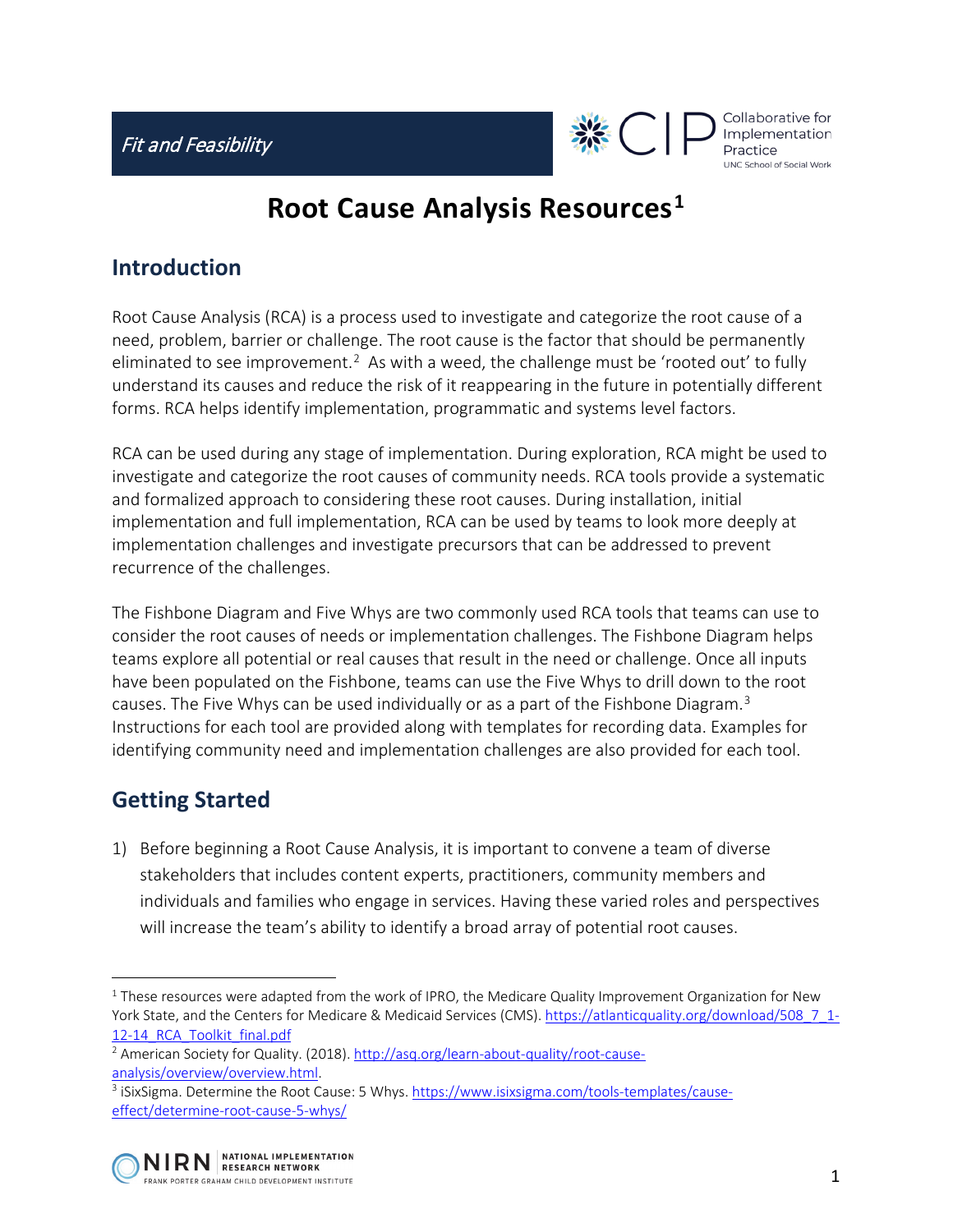- 2) All team members should participate in a brainstorming session that includes analysis and discussion of data prior to completing the Fishbone Diagram and Five Whys. Teams should come to shared agreement on what they wish to address through the RCA process. Teams should also have access to disaggregated data pertaining to the need or challenge they wish to address and should attend to the following equity considerations during their discussion:
	- Are we overlooking important issues of institutional and structural racism?
	- How might implicit bias be impacting our thinking or perception of the need or challenge?
	- How might deficit thinking be impacting our response to the need or challenge?
- 3) The team should then decide whether they want to begin with a Fishbone Diagram to consider all potential causes for their identified need or challenge or the Five Whys.

### **Fishbone Diagram – Instructions**

The Fishbone Diagram starts with the community need or implementation challenge identified in the team's data analysis and brainstorming session. The need or challenge is placed in the head of the fish. The backbone of the fish lists factors that may impact the need or challenge: context, resources, competency and organizations. For each factor, the team should brainstorm possible causes related to the need or challenge. The examples below provide further detail on the factors and example causes:

- Context includes circumstances in the community that may impact the need or identified challenge. For example, if your community is rural, lack of community partners may make it difficult to address the identified need. Context also includes broader systems factors, such as political climate and existing laws and policies.
- Resources include the assets that your community should develop to address the need or challenge. For example, if the team has identified that lack of attendance by young people in a community program as the implementation challenge, transportation is a resource that may require further development.
- Competency reflects the capacity of the community to address the need or challenge. Developing essential competencies may require improved training and coaching of staff involved in the solution. For example, if early childhood educators are struggling to implement a new reading initiative with fidelity, additional coaching may be necessary to build their capacity.
- Organizations and teams may also need to build their capacity. This can include revising policies and procedures or building critical partnerships with other community organizations to address the identified challenges.



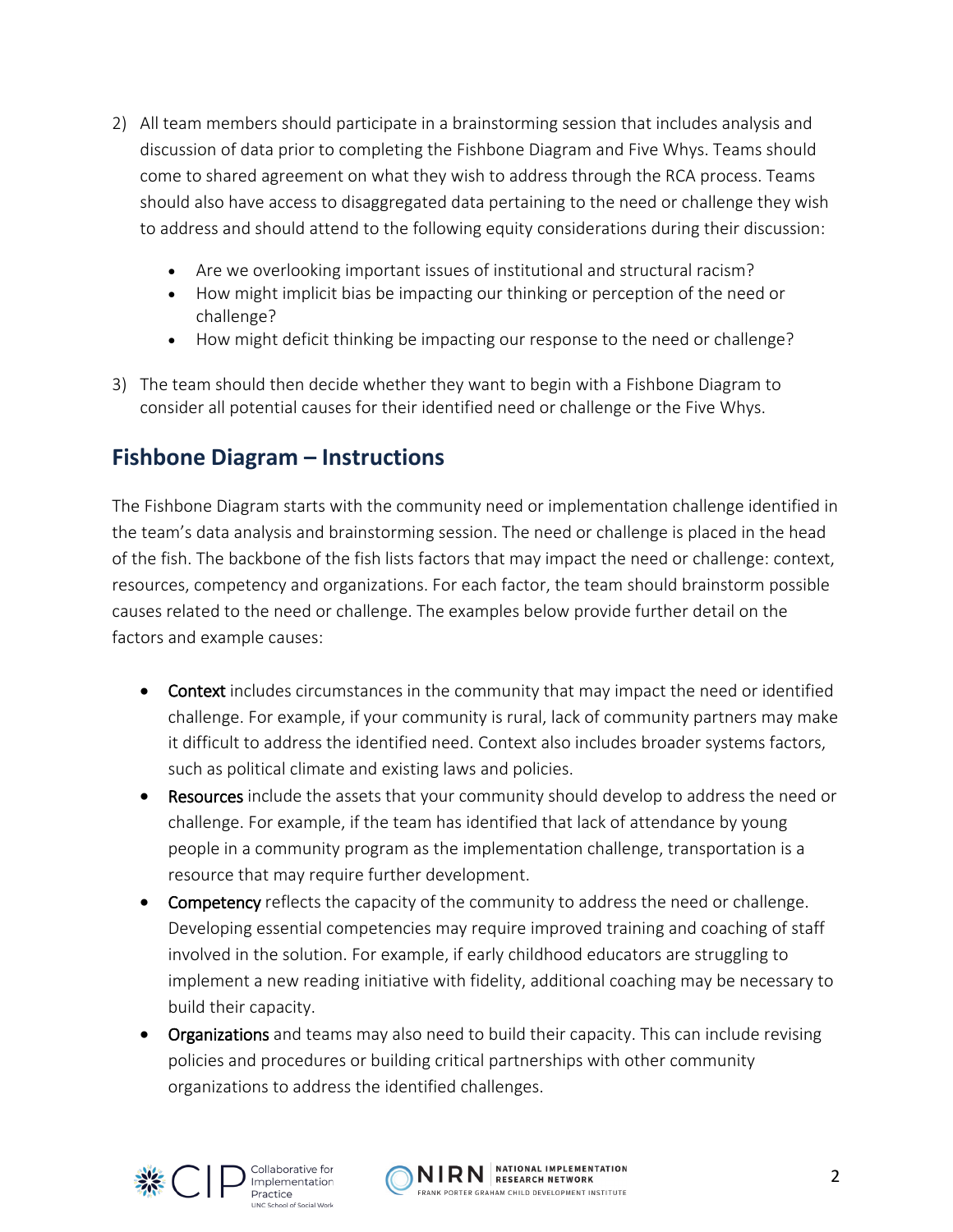The team should use a brainstorming process, guided by available and disaggregated data, to identify potential reasons or causes for each factor. Data from experience, observation, focus groups and surveys can be used to populate causes. Once the diagram is complete, evaluate the fishbone.

- Look for recurring themes across factors.
- Look at the balance. Which factors have the most causes?

In terms of next steps, the team may consider focusing on factors with the most related causes, or prioritizing causes that may be most likely to impact the identified challenge. In some complex cases, the causes identified in the fishbone may require further examination. Teams may want to use the Five Whys to drill down to find the root cause of one or more of the listed reasons. The sample Fishbone Diagrams on pages 5 and 6 and the related Five Whys examples on pages 9 and 10 illustrate this complexity.



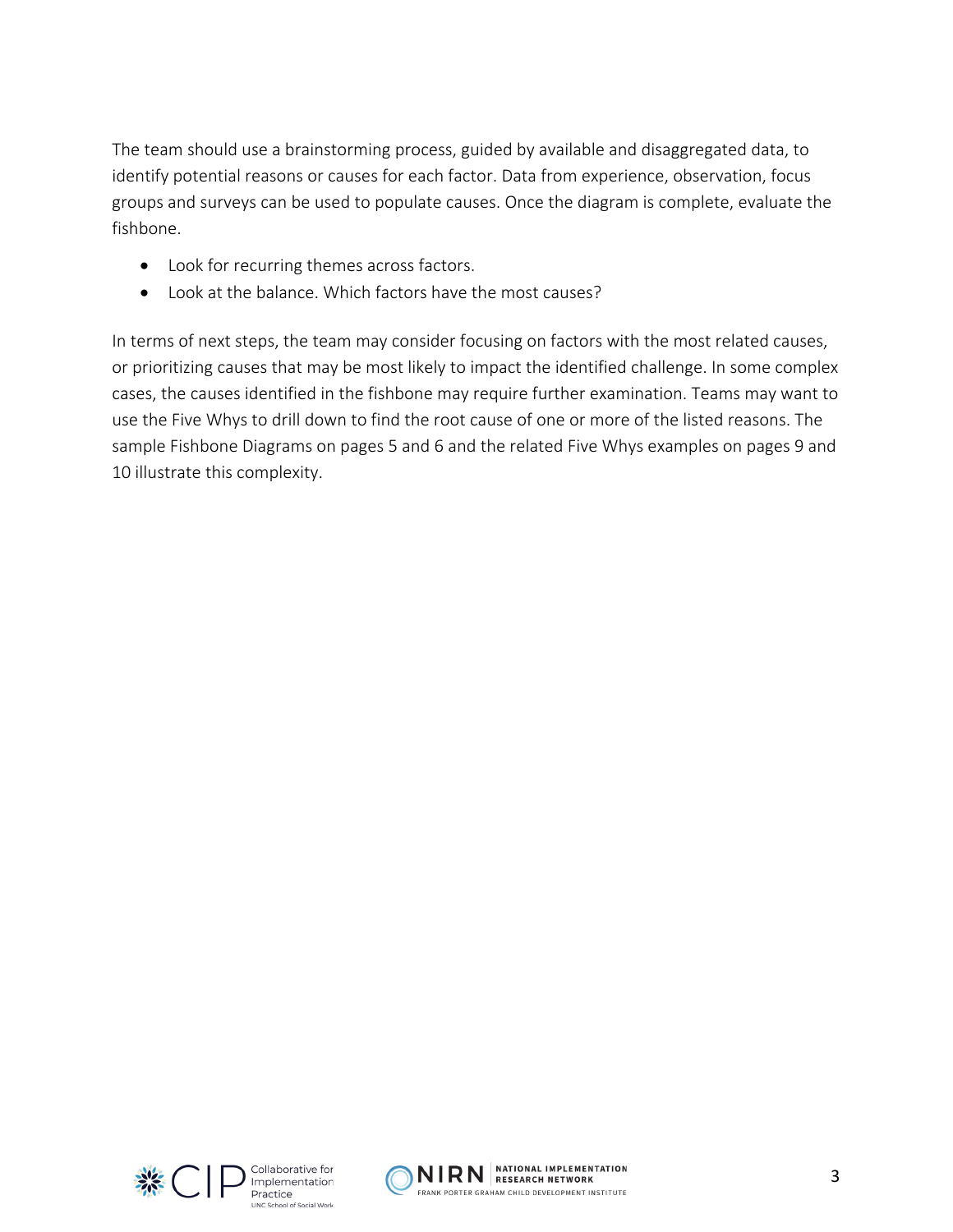# **Fishbone Diagram – Template**





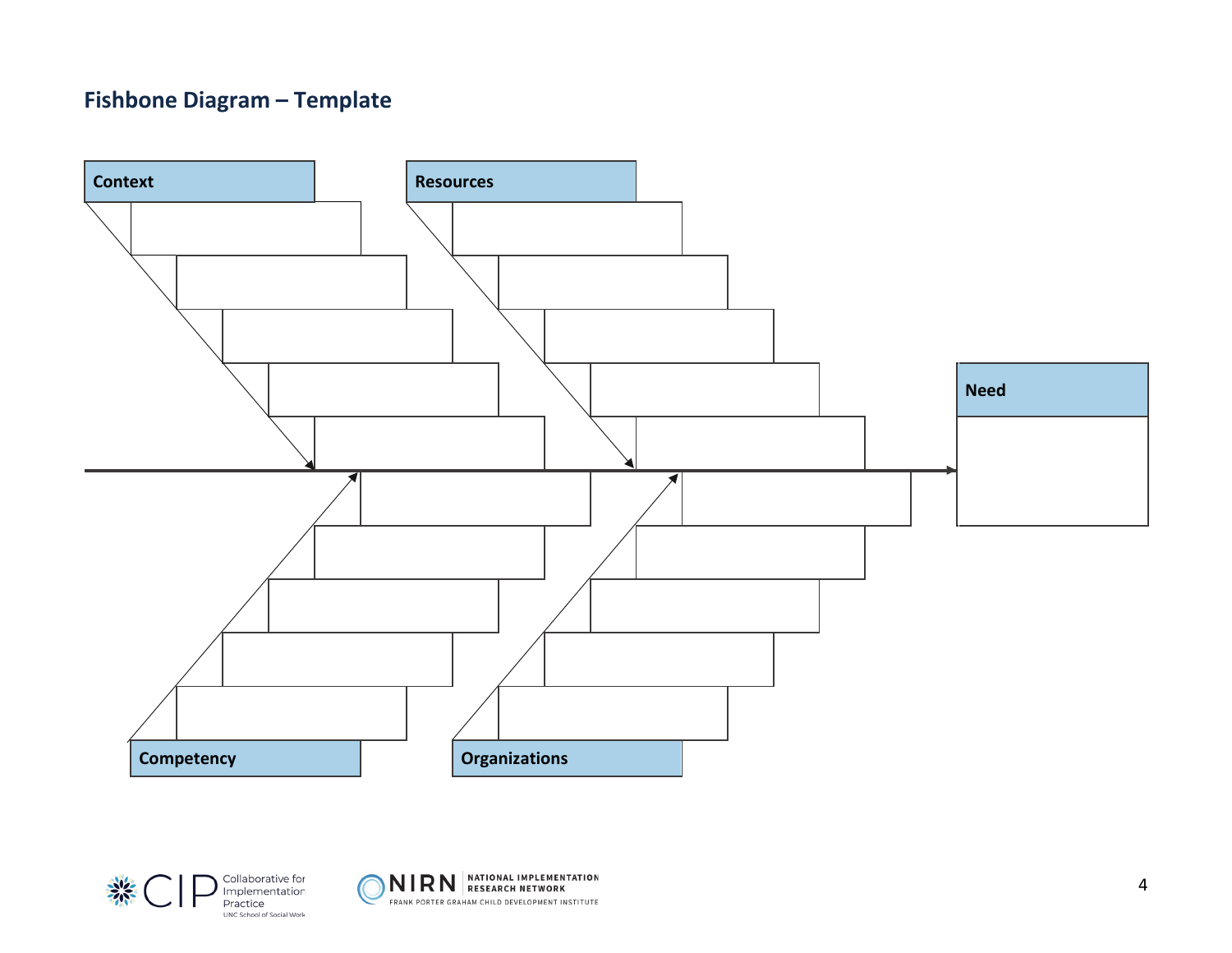# **Fishbone Example – Community Need Exploration**





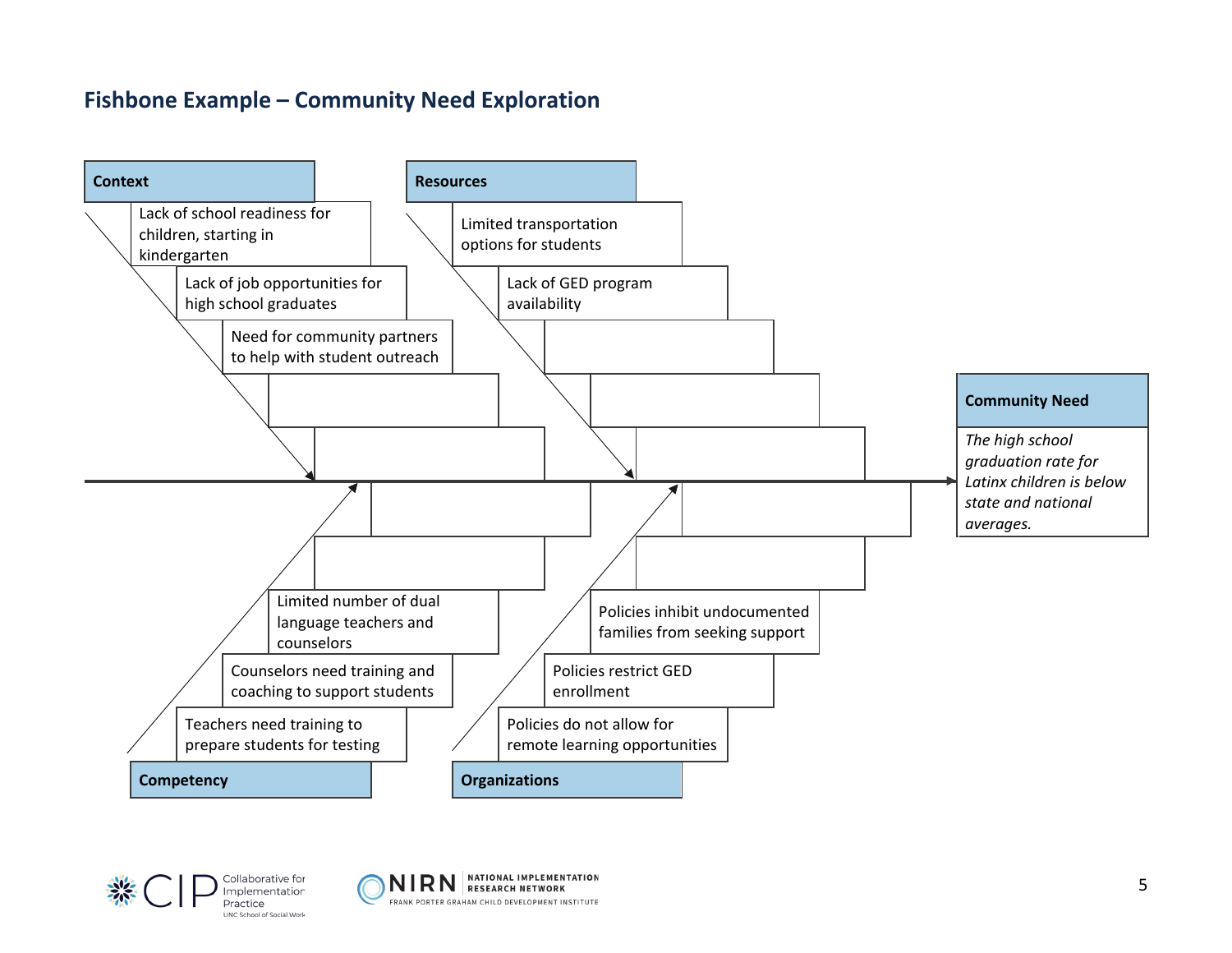# **Fishbone Example – Implementation Challenge**







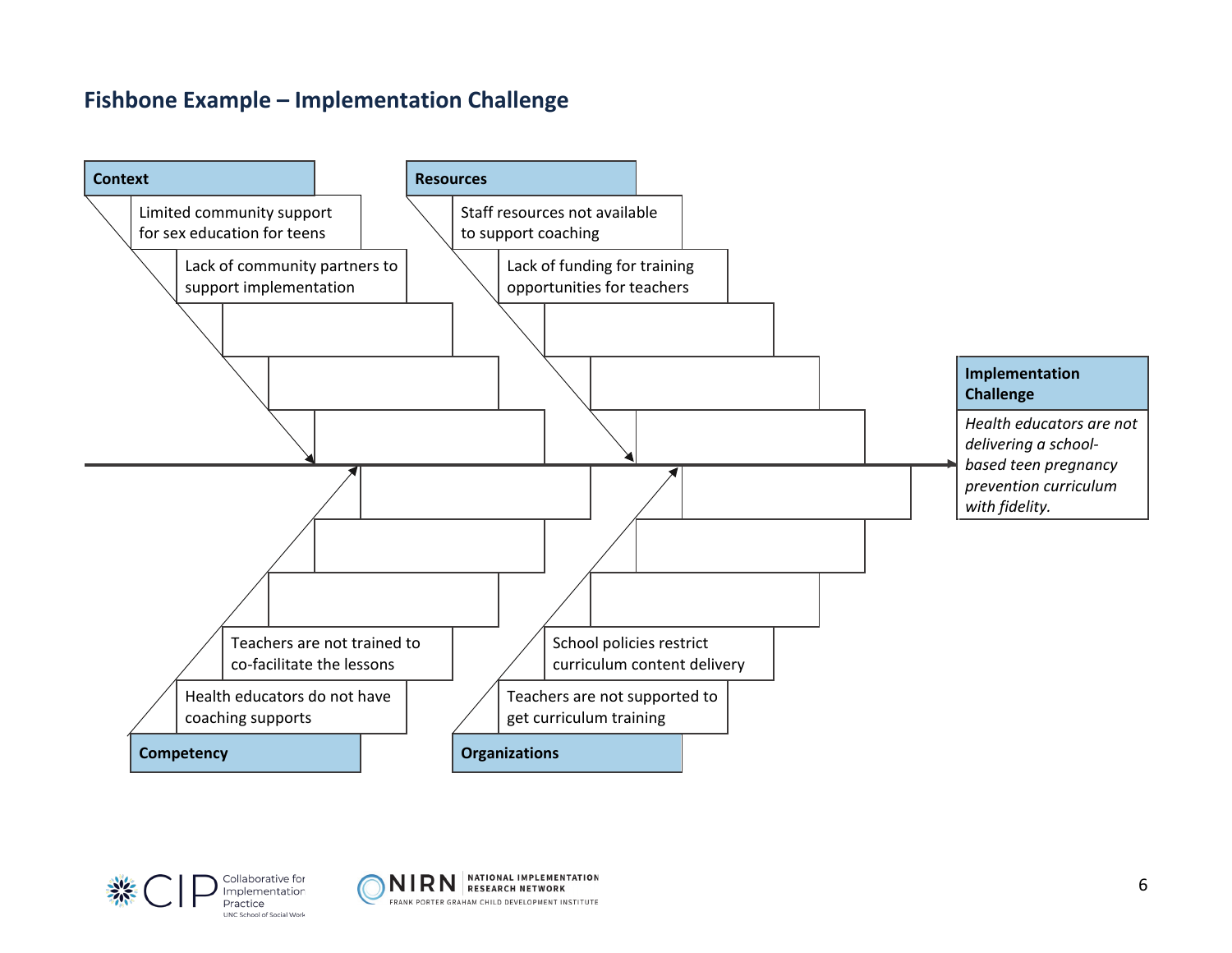#### **Five Whys – Instructions**

The Five Whys begin with a need, challenge or problem. This need, challenge or problem should begin with disaggregated data that can identify root causes for specific populations, as the "why" will be different for different populations and communities. The need, challenge or problem could be something identified by the team during brainstorming, or one of the causes identified in a Fishbone Diagram. The team asks "why" this need or challenge is present and records their responses. The team will continue to ask why, recording responses for each round. By asking "why" at least five times, the team should get at the root cause for the identified need or challenge. In some cases, the team may generate more than one answer when asking, "why?" The team can either prioritize one response to follow or consider following through the Five Whys with multiple responses. For the latter, use a separate worksheet for each new response as needed. For the examples that follow on pages 8 and 9, the identified need and challenge were derived from the related Fishbone Diagram on pages 4 and 5.

One challenge a team may encounter is a root cause related to structural racism or other systems of oppression. For example, in the fishbone example on high school graduation rates, one contextual factor is lack of school readiness for children, starting in kindergarten. The example Five Whys on page 8 uses this factor as a starting point and ends with a root cause tied to the lack of professional development opportunities at the local community college for Spanish-speaking childcare professionals. The team may also acknowledge that this root cause is actually a downstream impact of anti-immigrant bias in the community. Trying to address a resource barrier such as access to professional development may be within the team's purview; addressing systems of oppression may feel like an impossible challenge to overcome. In the diagram below, structural discrimination is identified as the root cause of dysfunction across systems.[4](#page-6-0) Teams should *both* name structural discrimination when it arises in their RCA *and* consider strategies that the team can feasibly implement. While engaging with community college leaders to create more bilingual learning opportunities will not undo systemic bias, it will provide greater access to professional development for a marginalized group of educators.

To that end, the Five Whys template on page 7 includes an additional box for teams to note any structural contributors, like systemic racism, that may be impacting the root cause. While structural discrimination may not play a role in all Five Whys exercises, teams should take note of the prompt and set aside time to reflect on whether or not larger systemic issues are impacting the needs or challenges they are trying to address.



Revised SDOH Framework created by Ruqaiijah Yearby (2020)

<span id="page-6-0"></span> $\overline{a}$ <sup>4</sup> Yearby, R. (2020) Structural racism and health disparities: Reconfiguring the social determinants of health framework to include the root cause. *Journal of Law, Medicine and Ethics, 48*:518-526.





NIRN RESEARCH NETWORK FRANK PORTER GRAHAM CHILD DEVELOPMENT INSTITUTE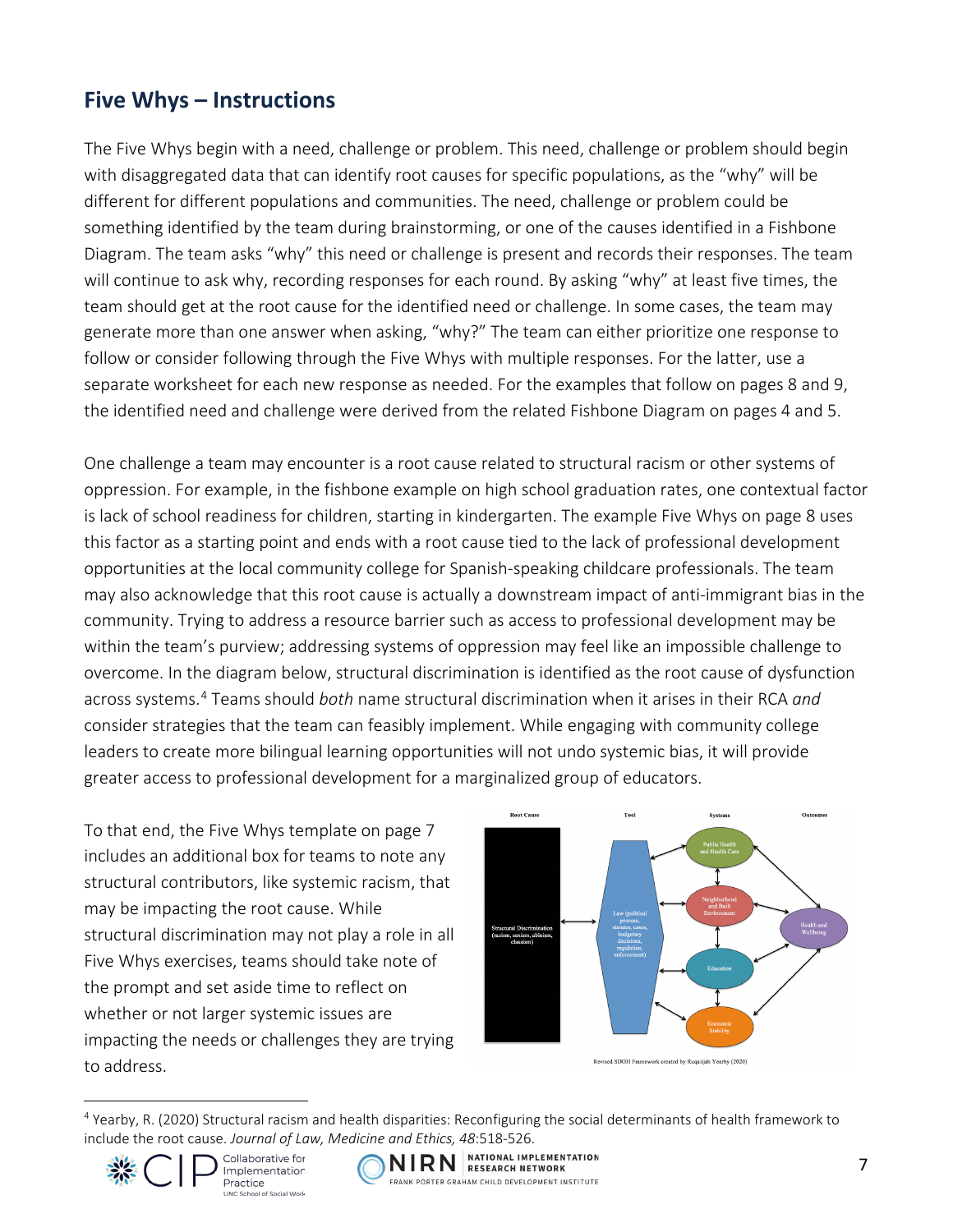# **Five Whys – Template**





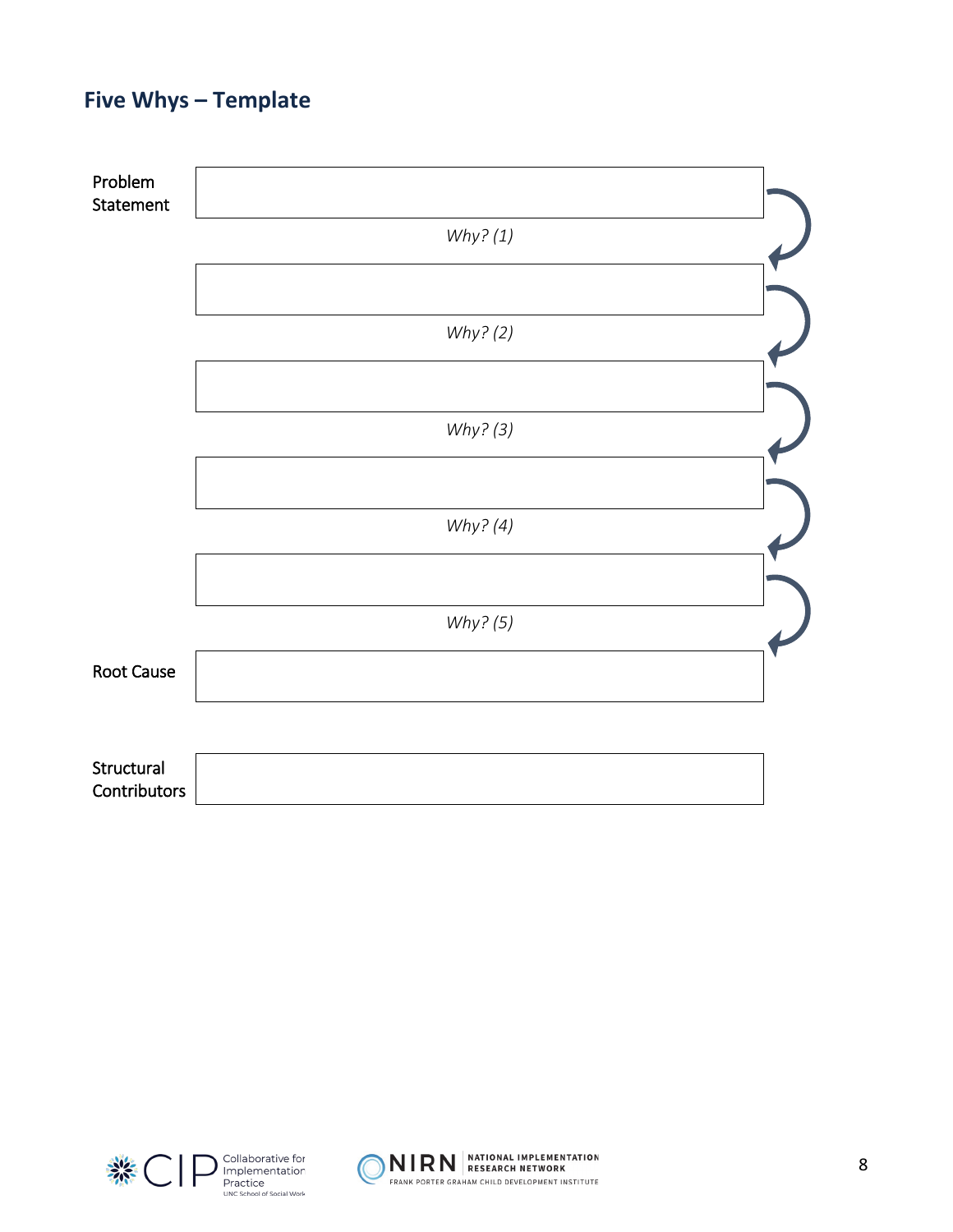### **Five Whys – Community Need Exploration**

| Problem<br>Statement       | The high school graduation rate for Latinx children is below state and national<br>averages.                                         |
|----------------------------|--------------------------------------------------------------------------------------------------------------------------------------|
|                            | Children in our community are not ready for school, starting in kindergarten.                                                        |
|                            | Why?                                                                                                                                 |
|                            | Not all Latinx children in the community are going to high-quality preschool.                                                        |
|                            | Why?                                                                                                                                 |
|                            | There are not enough high-quality preschools in our community that have bilingual<br>educators.                                      |
|                            | Why?                                                                                                                                 |
|                            | Bilingual educators do not have the the skills and competencies to provide high-<br>quality preschool education.                     |
|                            | Why?                                                                                                                                 |
|                            | Professional development opportunities are not available for bilingual preschool<br>staff.                                           |
|                            | Why?                                                                                                                                 |
| <b>Root Cause</b>          | The community college does not offer training and professional development<br>opportunities for staff who speak Spanish.             |
|                            |                                                                                                                                      |
| Structural<br>Contributors | Anti-immigrant sentiment is pervasive in the community which contributes to a lack<br>of bilingual training, services and resources. |

In this example, asking why five times reveals that only limited training and professional development opportunities are available for Spanish-speaking preschool staff, which results in poor kindergarten readiness for Latinx children. The team's next steps might be to engage the local community college to provide more training in Spanish for preschool staff or consider other community partners who may be able to provide training resources in Spanish.